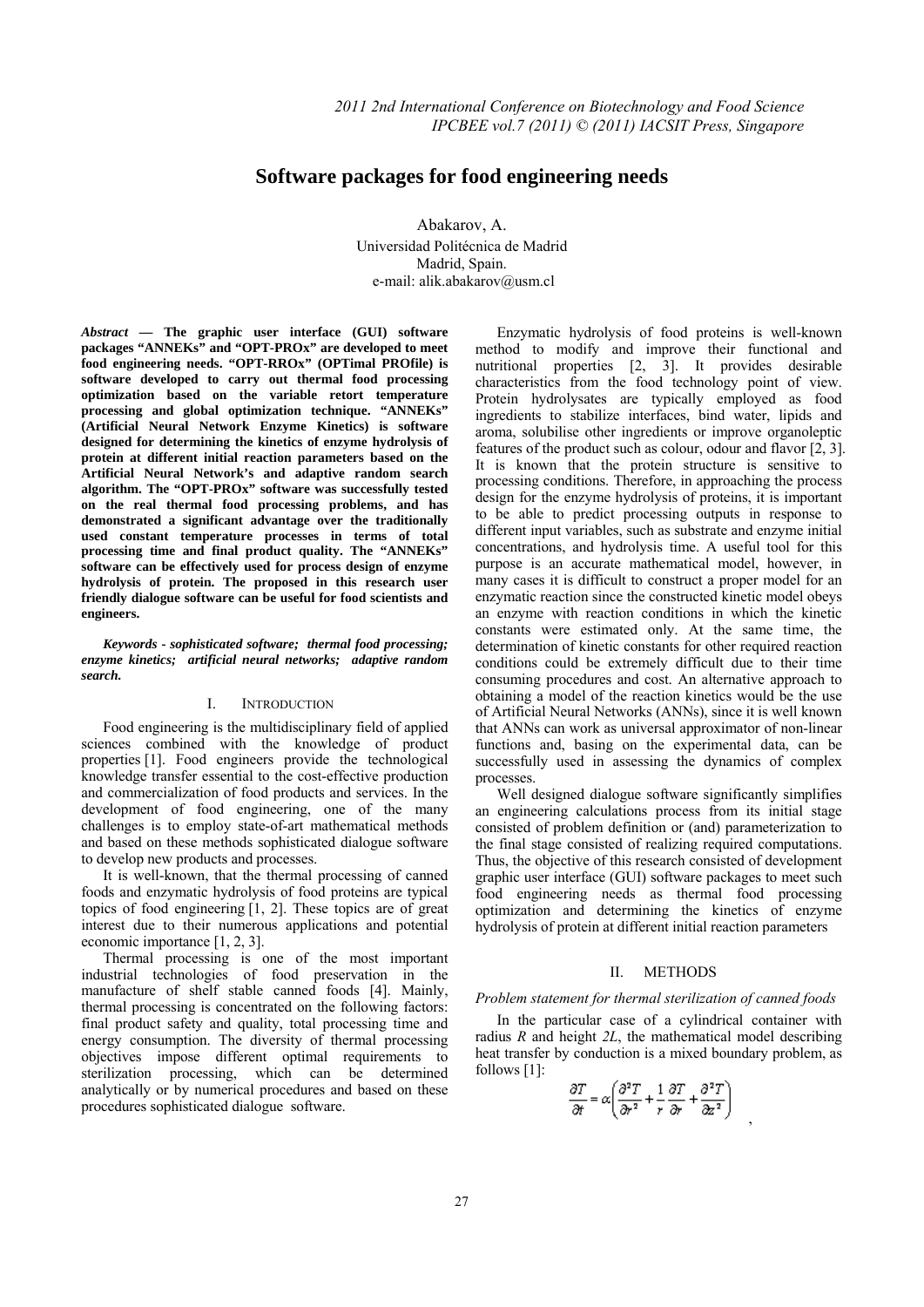where *T* is temperature, *t* is time, *r* and *z* are radial and vertical locations within the container, and alpha (α) is the thermal diffusivity of the product.

The model has the following initial and boundary conditions (by symmetry):

$$
T(R, z, t) = Trt(t), T(r, L, t) = Trt(t), \frac{\partial L}{\partial r}(0, z, t) = 0,
$$

$$
\frac{\partial T}{\partial z}(r, 0, t) = 0, T(r, z, 0) = Ttr,
$$

where  $T_{\mathbf{a}}(f)$  ,  $t \in [\theta, t_f]$  will be the retort temperature as a function of time, and  $T_{\bullet}$  is the initial temperature at  $t = 0$ . The lethality constraint can be specified as follows: i)  $F_0(t_f) \ge F_0^d$ , where  $F_0^d$  is the final required lethality and is calculated according to the following equation:

$$
F_0(t) = \int_0^{t_f} \frac{(t - t_m)}{s} dt ,
$$

Where *T* is the temperature at the critical point or cold spot, and  $T_{ref}$  is the reference temperature.

Quality retention is greatly affected by the non-uniform temperature distribution within the package from the heated boundary to the cold spot, and it must be integrated in space over the volume of the container as well as over time. To accomplish this integration over both space and time, the following approach was used:

ii)  $\overline{C(t_r)} \geq C^d$ , where  $C^d$  is the desired volume-average final quality retention value and is calculated as shown in the following equation:

$$
\overline{C(t)} = C_0 \frac{2}{LR} \int_{0}^{LR} \exp\left[-\frac{\ln 10^f f}{D_{\rm eff}} \int_{0}^{(T-T_{\rm eff})} \right] dr dt
$$

The following types of single thermal process optimization problems were considered over the last few decades [5]:

1. Find such a retort function, where the final quality retention is maximized, while the final process lethality is held to a specified minimum.

2. Find a retort function, such that the total processing time is minimized subject to the same lethality requirement above, while the quality retention must not fall beneath some specified minimum;

3. Find a retort function, such that the final process time is minimized subject to the same lethality requirement above, while the quality retention must not fall beneath some specified minimum, and energy consumption must not exceed a specified maximum; minimum and maximum values are computed at constant retort temperature profiles.

In the general case, the retort function  $T_n(t)$  over  $t \in [0:t]$  can be parameterized using  $N_p$  points, and during each time interval  $t'_{k} = [t_{k}, t_{k+1})$ ,  $k \in 0$ :  $(N_{-} - 1)$ , the value of  $T_{rt}(t'_k)$  remains constant at  $u_k$  [6]. However, in this case, the use of a cubic spline in approaching global optimization problems with random search techniques can produce superior results over discrete step-wise functions [7], mainly because the cubic spline approximation allows for significantly reducing the number of decision variables and therefore the necessary number of objective function computations to reach the global solution. Therefore, the cubic spline approximation coupled with adaptive random search algorithm [5, 7] are utilized in this study in order to find optimal variable retort temperature (VRT) profiles.

## *Exponential kinetic equation*

The following well-known exponential kinetic equation presents a relationship between the reaction rate *R*, and the concentrations of initial substrate  $S_0$  and enzyme  $E_0$  [8]:

$$
\frac{dDH}{dt} = a \exp(-bDH)
$$

where the coefficients *a* and *b* have different expressions according to different reaction mechanisms. For example, the following expressions of coefficients *a* and *b* can be used for the mechanism of substrate-inhibition:

$$
a = \frac{k_2 k_x E_{\mathfrak{s}}}{S_{\mathfrak{s}} k_x + S_{\mathfrak{s}}^2} \qquad \quad b = \frac{k_2 k_{\mathfrak{s}} k_x}{k_2 \left(k_x + S_{\mathfrak{s}}\right)} \qquad \quad k_3 = \frac{k_{\mathfrak{s}}}{k_x}.
$$

where:  $k_m$  is M-M constant,  $k_s$  is a substrate inhibition constant,  $k_2$  is a reaction rate constant of enzymatic hydrolysis,  $k_d$  is a inactivation constant of enzyme.

#### *Determination of the kinetics of enzyme hydrolysis*

The two following approaches are used in this study for determining the kinetics of enzyme hydrolysis of protein at different initial reaction parameters:

1. This approach consists of estimating the parameters of exponential kinetic equation. The best-fitting parameters (for example, kinetic constants  $k_m$ ,  $k_s$ ,  $k_2$ ,  $k_d$ ) are estimated from time course profiles (TCPs) as a regression problem. Namely, an adaptive random search algorithm is used to minimize the sum of squared residuals. Use of this method can give much greater confidence than if a true global optimal solution had existed within the global domain (better than local optima), since then it would not have been missed by the search routine.

2. This approach consists of using the ANNs for estimating the coefficients *a* and *b* of exponential kinetic equation. In this approach each of the experimental TCPs are fitted to exponential equation by an adaptive random search technique. Obtained optimal *a* and *b* values obtained for TCPs, and different initial reaction parameters (for example, initial enzyme and substrate concentrations) are used as a given and (input) data for the ANNs learning process.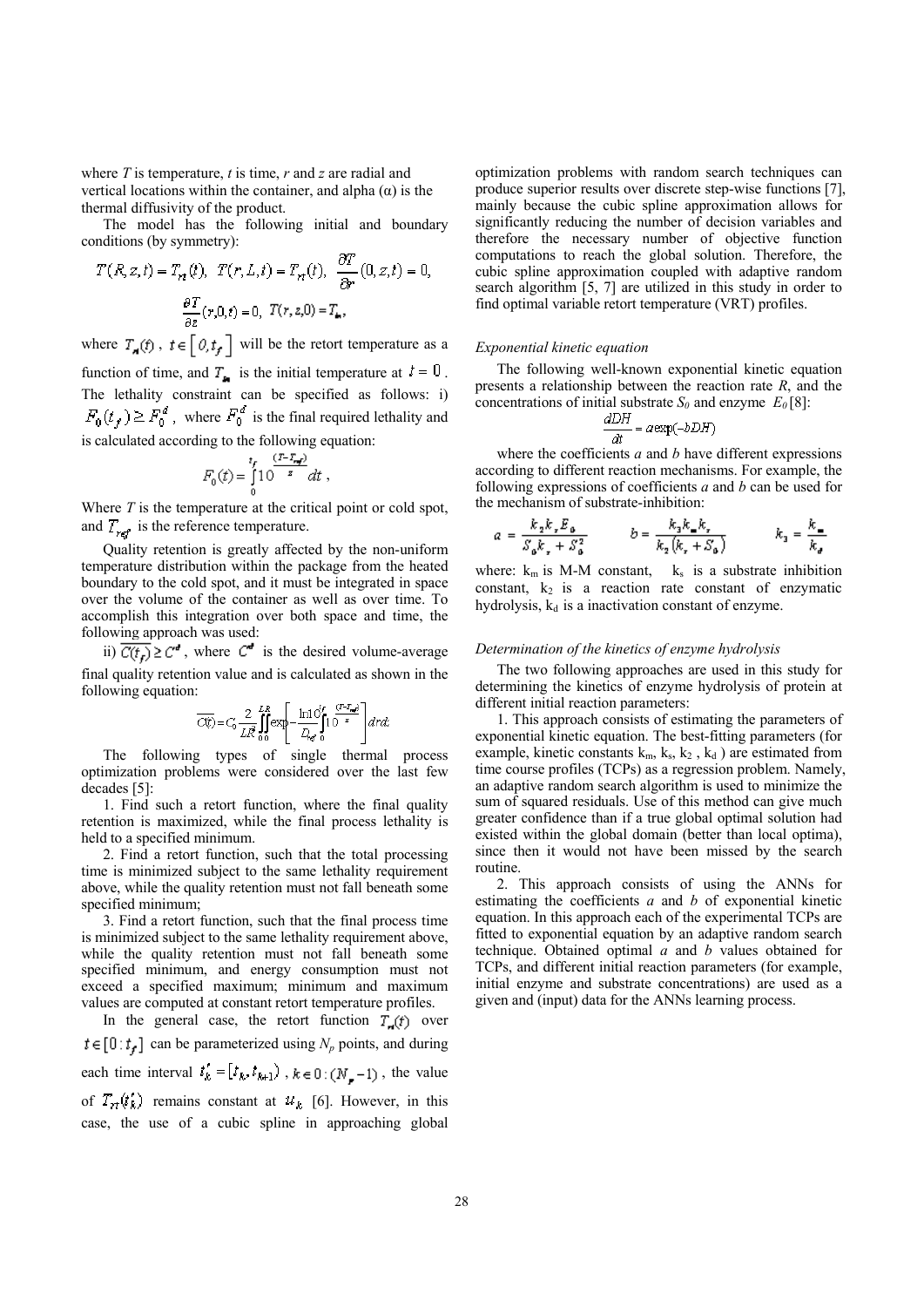

Figure 1. Pedestal frequency distribution for a two-dimension case.

#### *Adaptive random search algorithm*

The adaptive random search algorithm belongs to a specific class of global stochastic optimization algorithms [8]. This class of algorithms is based on generating the decision variables from a given probability distribution, and the term ''adaptive" consists of modifications to the probability distribution utilized in the searching process, which, throughout the whole search process, act as minimum computations of the objective function, locating global solutions. The pedestal probability distribution is utilized in the adaptive random search. After every calculation of objective function, the pedestal distribution of decision variables is modified so that the probability of finding the optimal value of the objective function is increased. For example, Fig. 1 shows a pedestal frequency distribution for the two-dimensional case of an optimization problem can be obtained in the middle of the search process.

#### III. RESULTS

#### *"OPT-PROx" software*

Borland C++ Builder 6.0 was used to create the "OPT-PROx" software [7, 12]. "OPT-PROx" software contains two worksheets oriented to the numerical determination of heat transfer coefficient (Fig. 2) and thermal food processing optimization (Fig. 3).



Figure 2. Worksheet for determination of heat transfer coefficient.



Figure 3. Thermal food processing optimization worksheet.

The diversity of thermal food processing optimization problems with different objectives and required constraints are solvable by "OPT-PROx" package. The adaptive random search algorithm coupled with penalty functions approach, and the finite difference method with cubic spline approximation are utilized by "OPT-PROx" for simulation and optimization of the thermal food processes [5]. The mean square error minimization principle is utilized in order to estimate the heat transfer coefficient of food to be processed under optimal condition. The following types of objective functions and constraints are supported by "OPT-PROx" software. Types of objective functions: 1) minimization of total processing time, 2) minimization of cooking value, 3) maximization of aurface quality retention, 4) maximization of average quality retention. Optimization constraints for: 1) surface quality retention, 2) average quality retention, 3) cooking value, 4) thermal lethality value, 5) total thermal processing time. "OPT-PROx" GUI's allows formulating a required optimization problem combining the mentioned above optimization objectives and constraints (Fig. 3).

#### *Minimization processing time problem*

This numerical experiment deals with searching for the optimum VRT profile to minimize processing time within the constraints of assuring both minimum required target lethality and quality retention [7]. In this case, the search routine was restricted in two ways, first to satisfy the lethality constraint of  $F_0^d = 8$  minutes, and secondly that the quality thiamine retention could not fall below 55%, in other word the objective consisted of obtaining the product of better quality for minimal processing time is chosen. The optimum CRT process that will deliver minimum processing time while holding thiamine retention equal to 53% is a process with constant retort temperature at 118 °C and a process time of 98 minutes [7]. The result obtained by "OPT-PROx" software is shown in Fig. 3. In this case, the thiamine retention of 55% was achieved with a further reduction in processing time down to 62 minutes.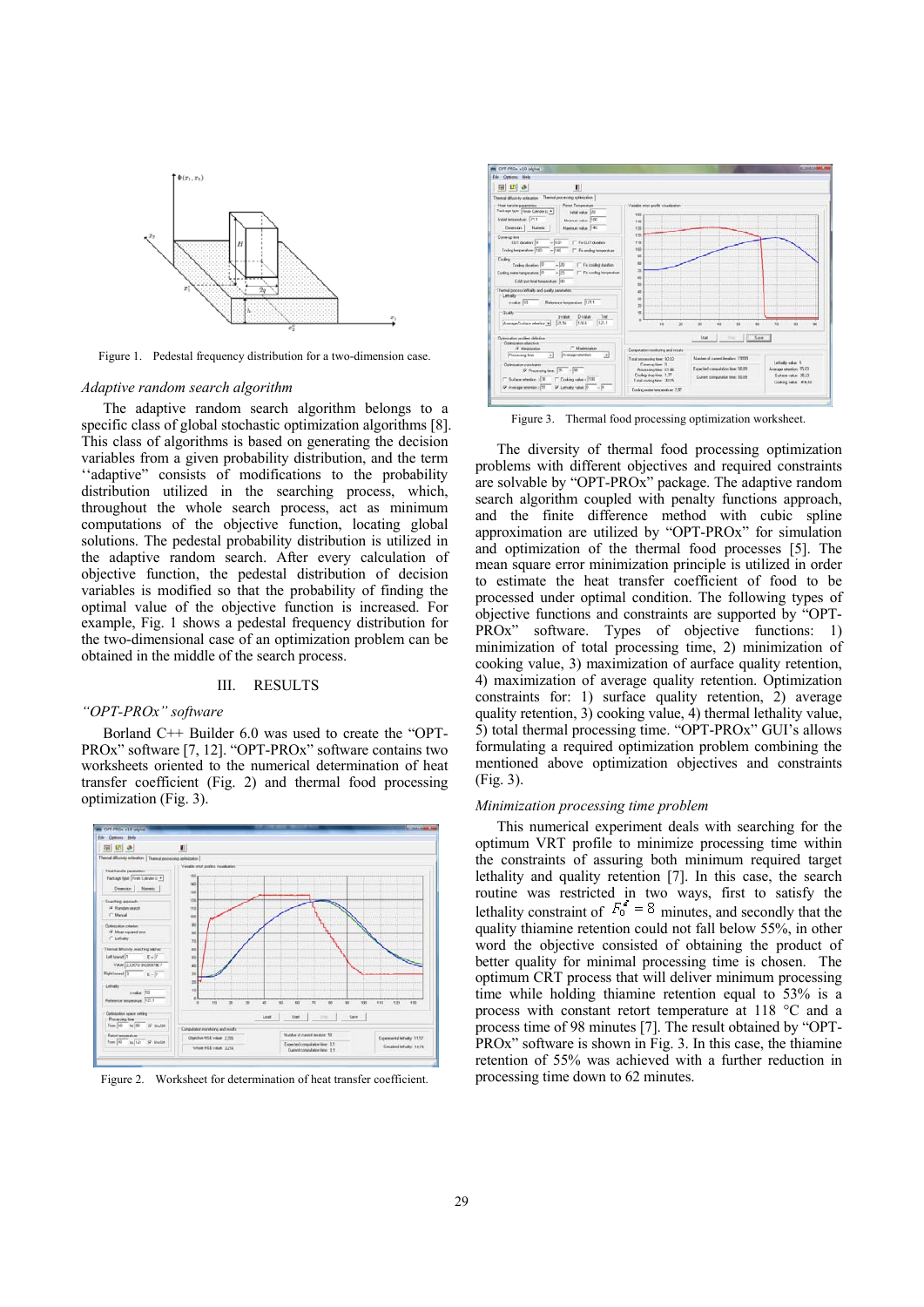





Figure 5. Worksheets "ANN Training" and "ANN Utilizing".

The "OPT-PROx" software was successfully tested on the real thermal food processing problems, and has demonstrated a significant advantage over the traditionally used constant temperature processes in terms of total processing time and final product quality [5, 7].

## *"ANNEKs" software*

Borland C++ Builder 6.0 was used to design the "ANNEKs" software. "ANNEKs" contains three worksheets oriented to: a) estimating the kinetic parameters of exponential kinetic equation (Fig. 4), b) using the ANNs for estimating the coefficients *a* and *b* of exponential kinetic equation (Fig. 5). The worksheet "Simultaneous optimization" presents the following functionality: definition of number, bounds and initial values of variables used in the exponential kinetic equation (1); use the mathematical expression parser to define expressions for coefficients *a* and *b* according to the required reaction mechanisms; input of the experimental TCPs from text files and its graphical representation; computation of the MSE-values and Pearson correlation coefficients for each of the TCPs; adaptive random search algorithm parameterization. The "ANNEKs" software can be effectively used for process design of enzyme hydrolysis of protein [10, 11].

#### *Estimation of a and b coefficients by"ANNEKs" software*

Six experimental TCPs in the form of degree of hydrolysis over reaction time divided into two groups are shown in Fig. 6 [10, 11]. The first group consisted of TCPs for use in the training, and the second group consisted of TCPs used for testing model performance. The optimal values of coefficients  $\overline{a}$  and  $\overline{b}$  computed by "ANNEKs" for TCPs of both groups are presented in Table 1. Fig. 7 depicts the TCPs of both groups: training and testing along with the smooth curves corresponding to the optimal values of coefficients *a* and *b* from Table 1. The TCPs used for testing are shown in Fig. 8, along with the two smooth curves corresponding to the *a* and *b* values predicted by the ANN model. Table 3 summarizes information about the correlation coefficients and MSE values between the experimental TCPs and the curves obtained from the trained ANN-based model. The results obtained from ANNs approach realized by "ANNEKs" software indicate its high predictive performance for processes involving complex reaction kinetics.

#### IV. CONCLUSIONS

Findings from the work reported in this study would suggest that the developed user-friendly interfaces and utilized numerical approaches make the "OPT-PROx" and "ANNEKs" software packages useful for food scientists and engineers.

#### ACKNOWLEDGMENT

The author wishes to thank Dr. Sergio Almonacid and Dr. Ricardo Simpson, Department of Chemical and Environmental Engineering, Santa Maria Technical University, Chile, for collaboration related to the thermal food processing simulation and optimization, and modeling of food protein hydrolysis kinetic, which gave the additional opportunities to create the "OPT-PROx" and "ANNEKs" software packages.

#### **REFERENCES**

- [1] F. Erdoğdu, "Optimization in food engineering," CRC Press, New York, USA, 2009, 758 p.
- [2] A. P. Urwaye, "New food engineering research trends", Nova Science Publishers, Inc. New York, USA, 2008, 298.
- [3] S. S. Nielsen, "Food Analysis" , Springer, New York, USA, 2010, 550 p.
- [4] A. A. Teixeira, "Thermal process calculations". In D. R. Heldman & D. B. Lund (Eds.), Handbook of food engineering, 1992 (pp. 563– 619). New York: Marcel Dekker, Inc.
- [5] A. Abakarov, Yu. Sushkov, S, Almonacid, R. Simpson, "Multiobjective optimization based on adaptive random search method: optimization of food processing", Journal of Food Science, 2009, 74(9), E471 - E487.
- [6] J. R. Banga, R. I. Perez-Martin, J. M. Gallardo and J. J. Casares, "Optimization of thermal processing of conduction-heated canned foods: Study of several objective functions. Journal of Food Engineering", 1991, 14, 25–51.
- [7] A. Abakarov, Yu. Sushkov, S. Almonacid and R. Simpson. "Thermal processing optimization through a modified adaptive random search", Journal of Food Engineering, 2009, 93(2), 200-209.
- [8] Q. Wei and H. Zhimin, "Enzymatic hydrolysis of protein: mechanism and kinetic model", Front. Chem. China, 2006, 3: 308-314.